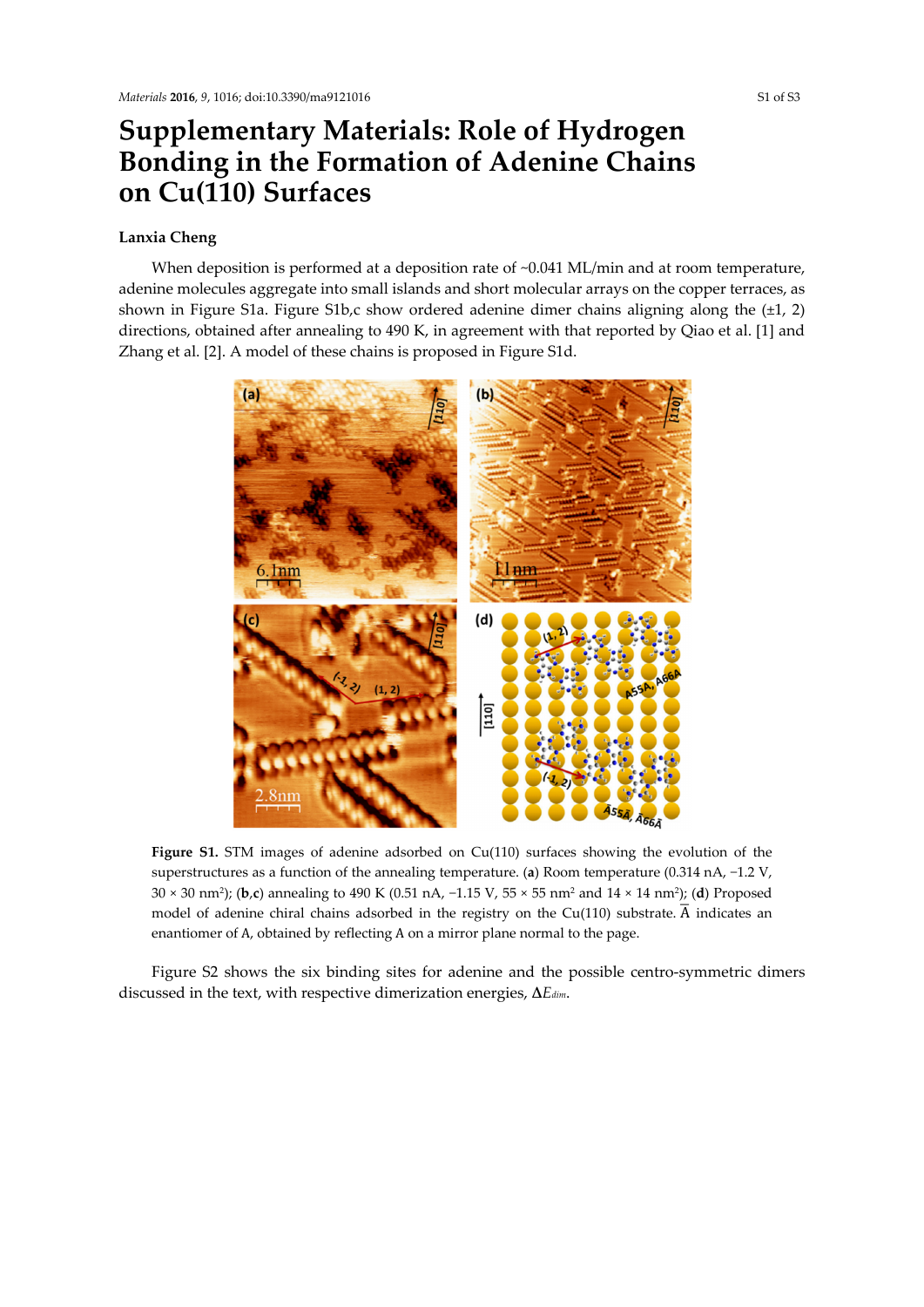

**Figure S2.** (**Top**) Adenine molecular configuration labeled with the six sites that can participate in the formation of hydrogen bonding between adenine molecules to form dimers; (**Bottom**) Six centrosymmetric adenine pairs and the corresponding stabilization energies are given. Proposed adenine gas-phase dimers were geometrically optimized using the Gaussian-03 software package [3] with the 6-31G basis set using the hybrid density functional theory (DFT) with the non-local Becke's three parameter functional (B3LYP) [4,5].

Table S1 reports stabilization energy per molecule of the adenine *n-mer* species calculated. **∆***En-mer* are calculated as:

$$
\Delta E_{n-mer} = \frac{1}{n} (E_{n-mer, relaxed} - n \times E_{adenine, relaxed})
$$

where *n* is the number of molecules considered, *En-mer,relaxed* is the energy of the relaxed *n-mer*, and *Eadenine,relaxed* is the energy of a relaxed adenine molecule.

| n-mer   | $E_{n-mer, relaxed}/Hartree$ | $\Delta E$ n-mer/ $e$ V | $\Delta E_{n-mer}$ per Molecule/eV |
|---------|------------------------------|-------------------------|------------------------------------|
| А       | $-467.15988800$              |                         |                                    |
| A55A    | $-934.35722133$              | $-1.0189$               | $-0.5094$                          |
| A22A    | $-934.34608626$              | $-0.7159$               | $-0.3579$                          |
| A11A    | $-934.34249141$              | $-0.6181$               | $-0.3090$                          |
| A66A    | $-934.32976414$              | $-0.2718$               | $-0.1359$                          |
| A44A    | $-934.32557915$              | $-0.1579$               | $-0.0789$                          |
| A33A    | $-934.32567288$              | $-0.1605$               | $-0.0802$                          |
| A15A    | -934.34974199                | $-0.8154$               | $-0.4077$                          |
| A55A15A | $-1401.54879459$             | $-1.8812$               | $-0.6270$                          |
| A55A11A | $-1401.54115235$             | $-1.6732$               | $-0.5577$                          |

**Table S1.** Stabilization energy per molecule of adenine *n-mer* species.